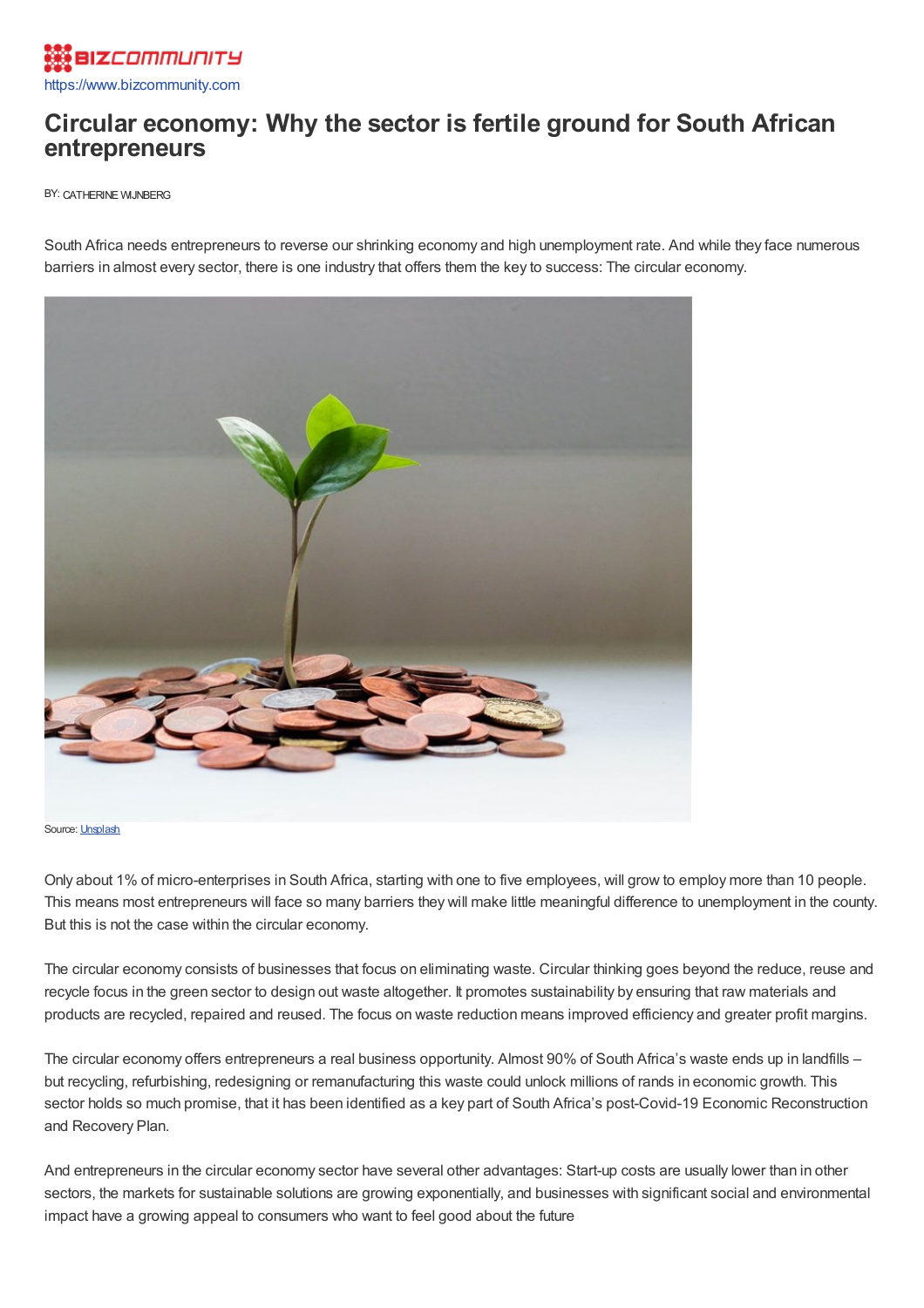### **Lower startup costs**

Start-ups in rural areas in particular face many challenges – with one of the largest being a lack of access to finance [3]. This means that very often businesses don't get off the ground because simply they cost too much to for the entrepreneur to finance.

However, circular thinking moves away from the traditional ideas of manufacturing products. Instead, it looks to reuse existing products or materials in an endless cycle. This means that start-up costs for circular economy businesses can be much lower than other sectors, which in turn makes this industry much more accessible to township or rural entrepreneurs.

A very popular circular economy model is product sharing, such as the renting or hiring of equipment, which requires minimal startup costs. For example, an entrepreneur could start a business in which parents are able to hire or exchange baby equipment, allowing them to trade in items as their children grow.

### **Shifting eco-conscious consumerism**

The market for "green" products and services is growing significantly, especially in the face of climate change. According to the *State of Waste Report* issued by the Department of Environmental Affairs, South Africans dispose of 54.2 million tons of general (municipal, commercial, and industrial) waste per year. That's enough municipal solid waste to fill an entire football field 10 metres deep, every day. That's also an indication of a huge market opportunity because landfill sites are filling fast and companies are starting to look for other alternatives

But consumers are also becoming increasingly concerned about their carbon footprint. Research commissioned by WWF found a 71% rise in popularity of searches for sustainable goods over the past five years, with consumers more inclined to click on ecofriendly product options. While the South African consumer may be lagging behind the international trends, more and more local shoppers are starting to look for green alternatives.

Consumer demand drives production, and many international corporates are already having to meet sustainability targets. Even South African government department are starting to consider sustainability in their purchasing.

## **Creating social change**

Joblessness is a major concern for South Africa. The latest labour statistics place the unemployment rate at just short of 35% in the third quarter, which translates to almost 8 million unemployed people.

To create enough jobs for to employ this number of people 22,000 jobs would need to be created every day for a year.

The burden of job creation falls to small and medium enterprises – across the world they account for 45% of employment – which is why it's essential to harness the potential of game-changing opportunities like the circular economy. Research presented at the Global Climate Action Summit estimates that over 65 million new low-carbon jobs will be created around the world by 2030 – if South African entrepreneur can tap into this sector, we could drastically reduce the country's unemployment rate.

In South Africa, estimates are that the waste sector alone could add as much as 3% to the country's gross domestic product (GDP) and create scores of jobs.

This is why enterprises focused on circular economy need to be nurtured: They not only reduce our impact on the environment, but they also have the potential to unlock economic development and job opportunities. With the right support to succeed, entrepreneurs in circular economy hold the key to large scale economic growth.

#### **ABOUT THE AUTHOR**

Catherine Wijnberg is CEO of Fetola.